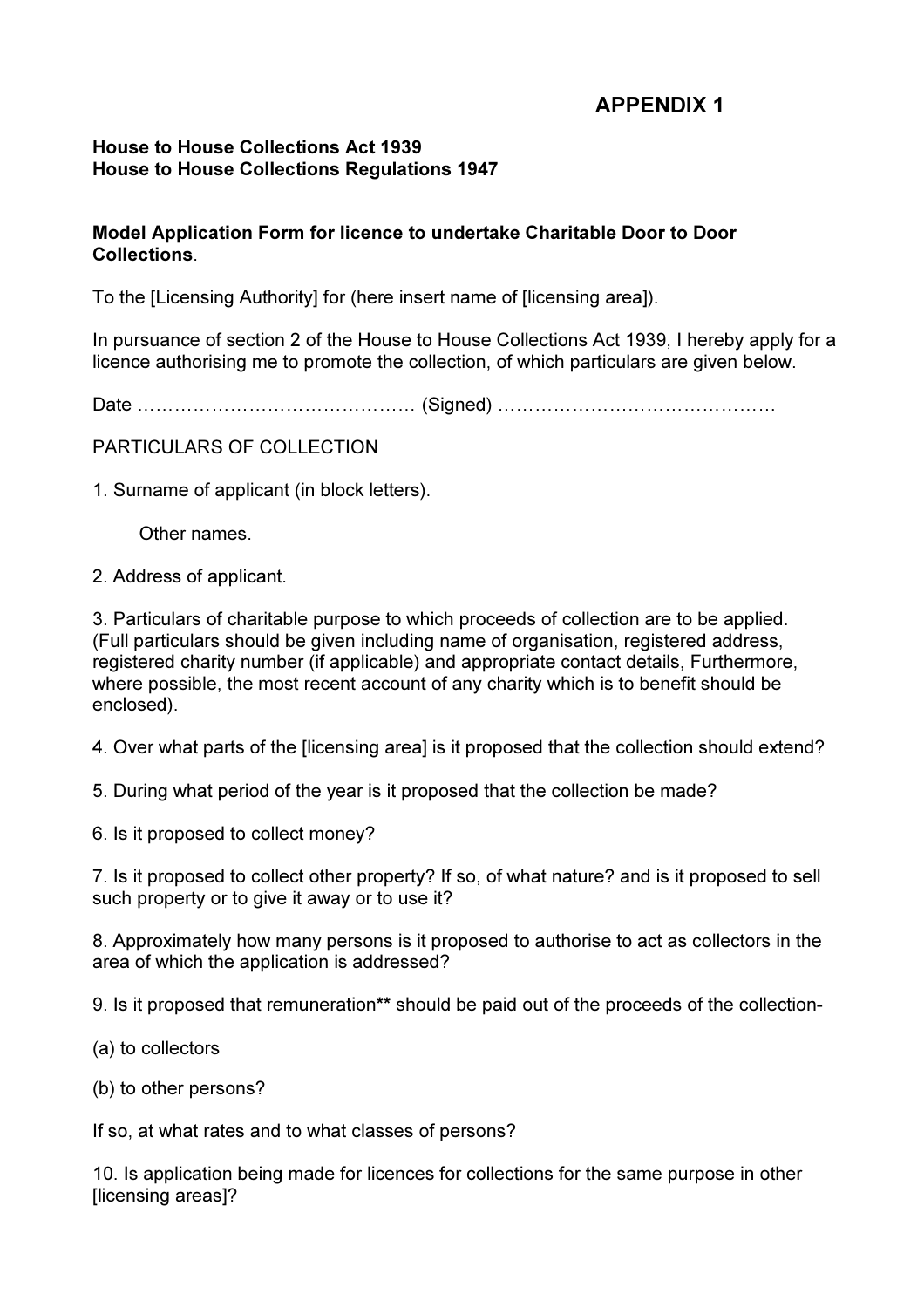If so, to what [licensing authorities]?

And, approximately, how may persons in all is it proposed to authorise to act as collectors?

11. Has the applicant, or to the knowledge of the applicant, anyone associated with the promotion of the collection, been refused a licence or order under the Act, or had a licence or order revoked?

12. Is it proposed to promote this collection in conjunction with a street collection? If so, is it desired that the accounts of this collection should be combined wholly or in part with the account of the street collection?

13. If the collection is for a War Charity, state if such charity has been registered or exempted from registration under the War Charities Act 1940, and give name of registration authority and date of registration or exemption.

\*\* Remunerate (definition) - to pay, recompense, or reward for work, trouble, etc.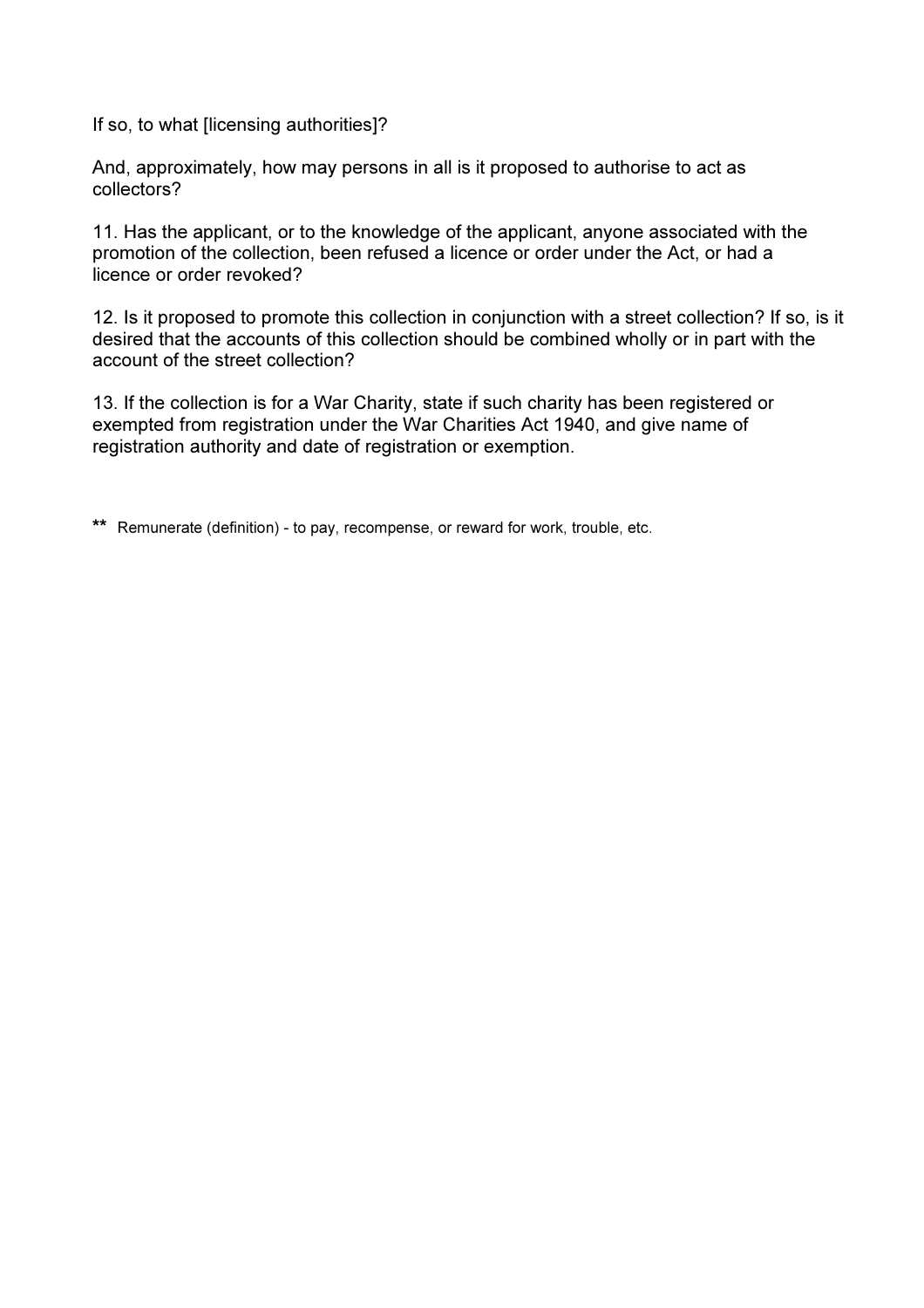# APPENDIX 2

### Quick Check List

### for handling charitable door to door goods collection licence applications.

Below is a quick check list, which has been developed to help licensing officers make decisions on a day to day basis, as to whether a licence should be granted for a charitable door to door goods collection.

This check list forms part of the guidance developed by NALEO in conjunction with the Institute of Licensing, Institute of Fundraising and trade representatives The guidance expands on the issues dealt with below. It is recommended that licensing officers ensure that they familiarise themselves with the contents of the full guidance as well as make use of the quick check list.

1. Has the applicant answered all the questions in the "Model Application Form" (see below)?

 $\Box$  If yes, go to question 2

 $\Box$  If no, return application form and ask applicant to complete.

2. Who is applying for the licence?

It is important to be aware of who is undertaking the collection to ascertain that applicants are fit and proper.

3. Has the collector clearly identified all tangible costs that they have been asked to provide in the "Model Application Form"?

 $\Box$  If yes, go to question 4.

 $\Box$  If no, return form to applicant.

4. Has a statement been provided by the benefiting charitable purpose stating that they are aware of their legal requirements, that they have exercised due diligence and that the collection will raise the maximum possible benefit for the charitable purpose?

 $\Box$  If yes, go to question 5.  $\Box$  If no, return form to applicant.

The statement can be signed by someone from the fundraising department, management team or the trustees.

This statement is important as it ensures that the charitable purpose has stated that they have considered whether they have got the best deal. It also means that licencing officers have dealt with their duty to ensure that appropriate returns are going to the charitable purpose, without second guessing or overruling decisions made by the charitable purpose.

5. Is it clear what proceeds (in terms of Pounds Sterling/for every tonne collected) will be going to the charitable purpose?

 $\Box$  If yes, go to question 6.

 $\Box$  If no, see special costs considerations note below.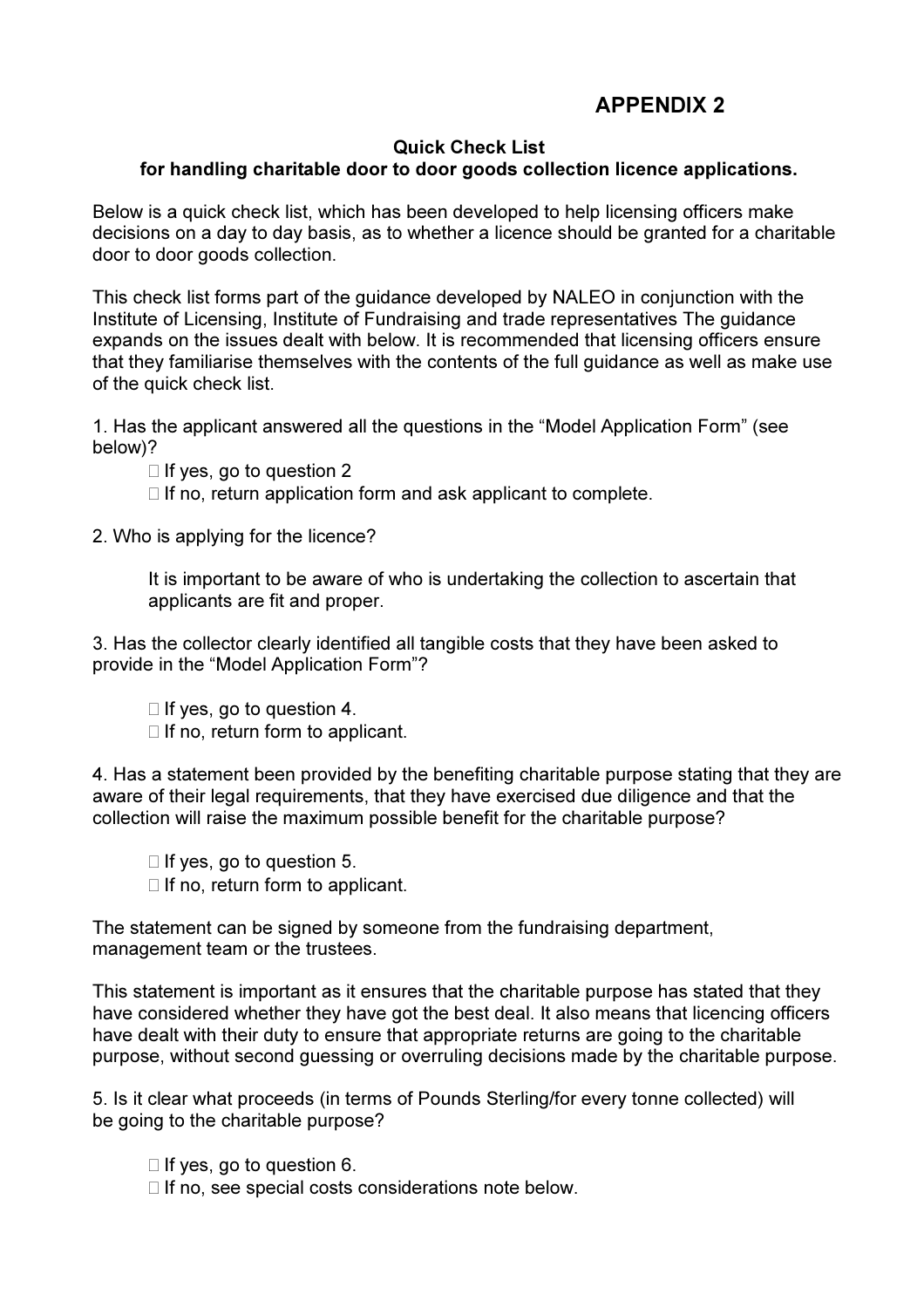If you think that the proceeds going for charitable purpose may be too low, then you may wish to consider talking to the applicant to see if this can be reviewed. However, it is important to bear in mind that the commercial or fundraising arm of a charity is not likely to be considered a charitable purpose and collection costs must be considered and deducted, whoever undertakes the collections.

6. Are there any other licensed charitable door to door goods collections proposed to be taking place at around the same time in the same area?

 $\Box$  If yes, you may wish to consider deferring the collection to a later date if there is too high a concentration of collections in the area over the period.

 $\Box$  If no, go to question 7.

7. Are there any other reasons listed under 1939 House to House Collections Act, section 2, paragraph 3 for refusing a licence? (See Section 3.2)

 $\Box$  If no to question 7, and you are happy with the answers to the other questions and the model form then you should be minded to grant a licence. See special cost considerations below.

 $\Box$  If no to question 7 but you are not happy around amounts going to charity, please see special costs considerations note below.

 $\Box$  If yes to question 7 then you should approach the applicant to see if the matter(s) can be resolved.

#### Special Cost Considerations Note.

Sometimes it may be difficult to establish what proceeds are being applied for charitable purpose. However, the 1939 House to House Collections Acts requires licensing officers to consider how much is being applied for charitable purpose. For reasons shown below it is important to establish what the associated costs of running the collections are and deduct these so that the amount applied for charitable purpose can be worked out.

Basic formula for working out profit

In economics to work out the profit of any venture, the following formula is applied.

Profits = Revenue Generated – Total Costs incurred by profit making venture.

To work out the amount of money being applied for charitable purpose, the following terms could be substituted and applied to the above formula, so that it would now read.

Profits applied for Charitable Purpose = Revenue Generated (through sales of clothing) – total costs incurred through collections.

Therefore, in order for licenses offices to be able to establish how much money is applied for charitable purpose, they need to know how much revenue is generated and what the collection costs are.